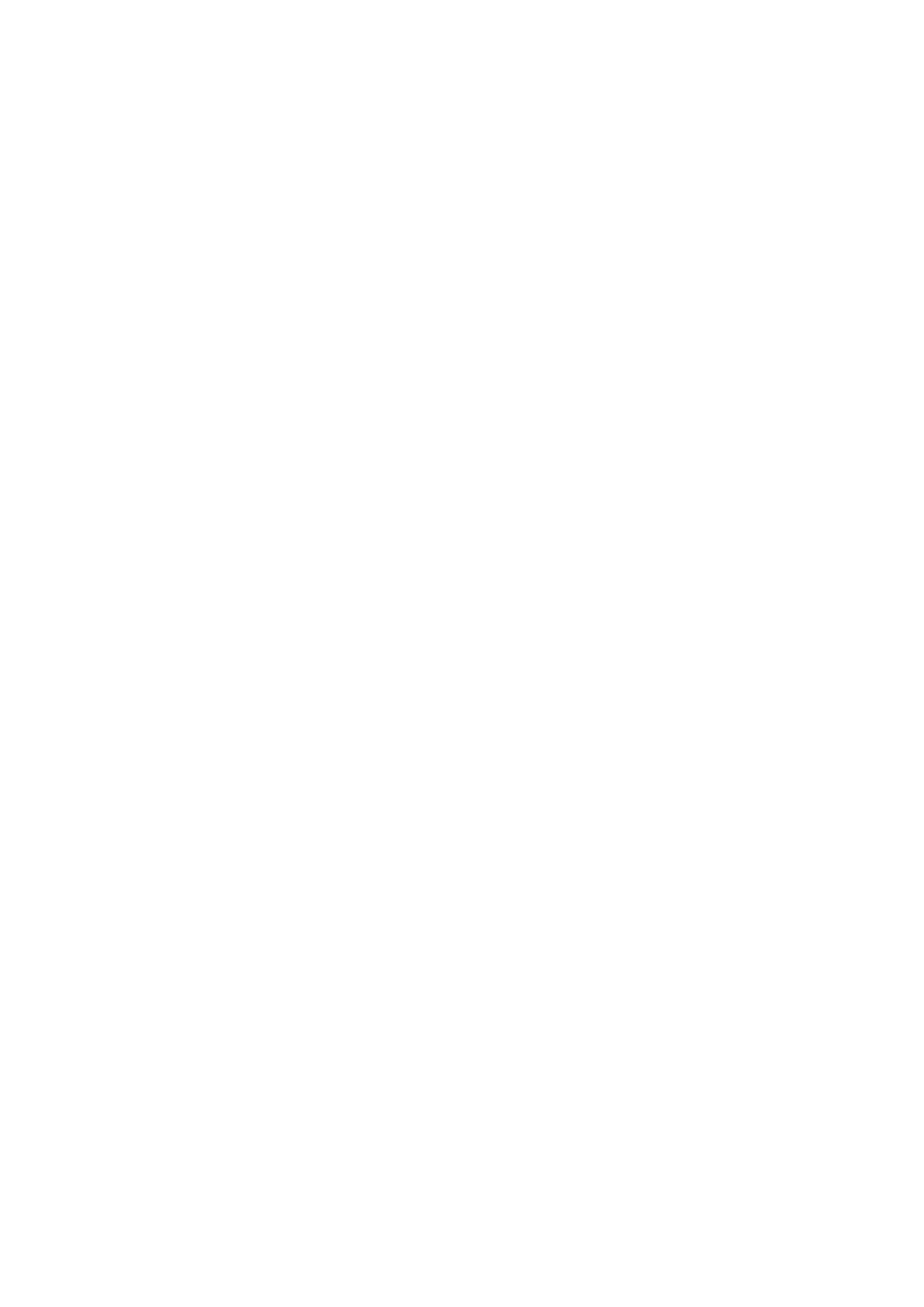### **Table of Contents**

1. Incursion Risk Assessment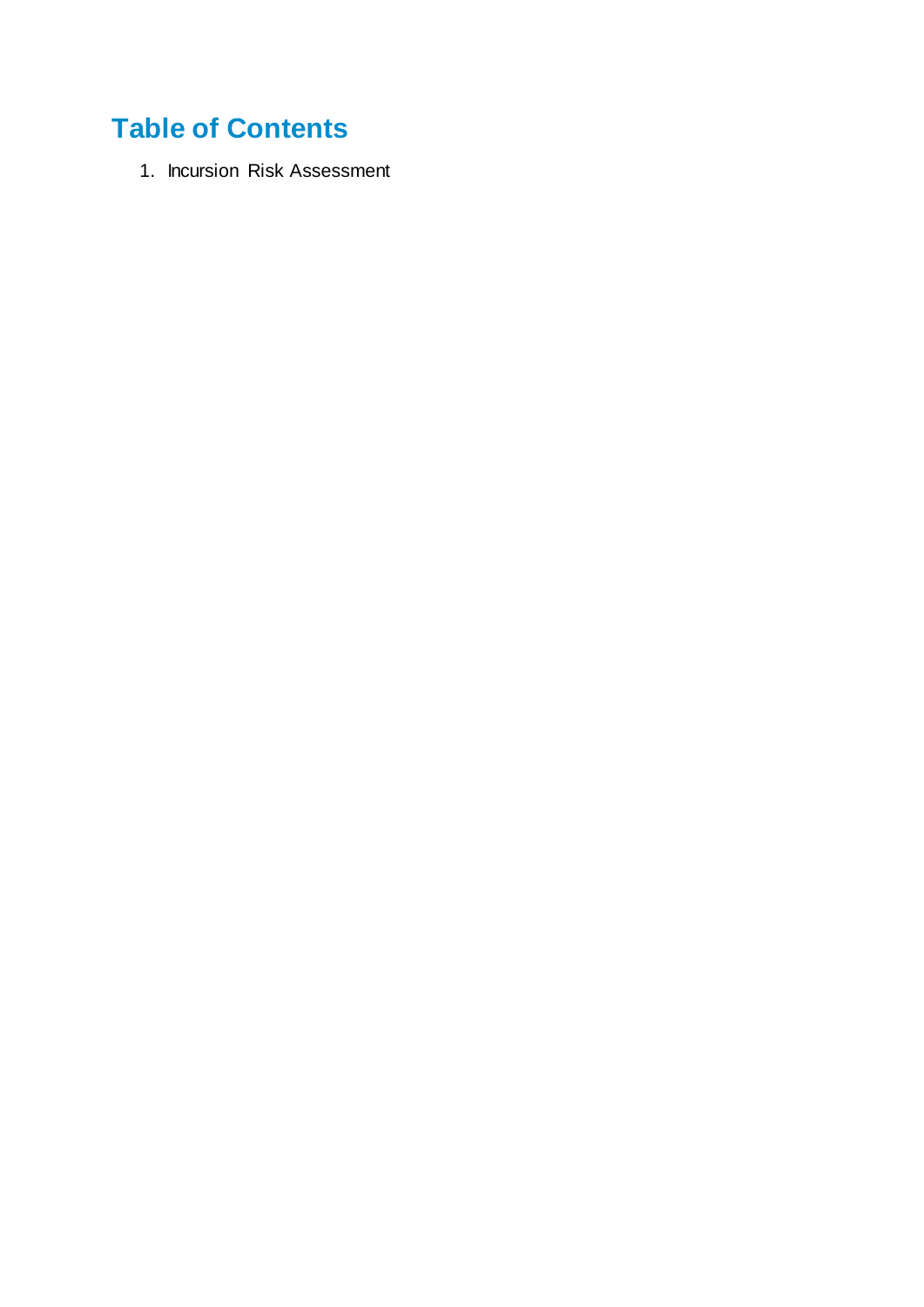



|                                                                                     |                          | $\mathfrak{p}$ | 3                                   | 4                                                                                                                                                                                                                                                                                                                                                                                                                                                                                                                                                                                                 | 5                           | 6              | $\overline{ }$                      |
|-------------------------------------------------------------------------------------|--------------------------|----------------|-------------------------------------|---------------------------------------------------------------------------------------------------------------------------------------------------------------------------------------------------------------------------------------------------------------------------------------------------------------------------------------------------------------------------------------------------------------------------------------------------------------------------------------------------------------------------------------------------------------------------------------------------|-----------------------------|----------------|-------------------------------------|
| <b>Incursion Hazard</b>                                                             | Factors of Harm          |                | <b>Risk</b>                         |                                                                                                                                                                                                                                                                                                                                                                                                                                                                                                                                                                                                   | Factors of Harm             |                | Residual<br>risk                    |
|                                                                                     | Likelihood               | Severity       | Multiple of<br>columns $1 \times 2$ | <b>CONTROL MEASURES</b>                                                                                                                                                                                                                                                                                                                                                                                                                                                                                                                                                                           | Likelihood                  | Severity       | Multiple of<br>columns $5 \times 6$ |
| Public vehicles access the site<br>via Works Accesses as a<br>result from followin. | $\overline{4}$           |                | 16 <sup>1</sup>                     | • Works accesses to be located along sections of road with clear visibility with clear approach warning signage.<br>• Site induction will include a traffic management induction in which details of the procedure for follow ins will<br>be provided.<br>• In event of followin, members of the public will be advised to remain in their vehicle and await escort out of<br>the traffic management by the TSCO.                                                                                                                                                                                 | $\mathcal{D}_{\mathcal{L}}$ |                |                                     |
| Deliberate breeches of road<br>closures.                                            | $\boldsymbol{\varDelta}$ |                | 20 <sup>°</sup>                     | • Design traffic management as per guidance in raising the bar document 27; Managing temporary traffic<br>management incursions.<br>• Install gated, airlock systems at closure points.<br>• Alert and alarm systems at closures to quickly identify breeches and warn workforce.<br>• Provide in closure traffic management to protect plant and personal from errant vehicles.<br>• Providing warning signs informing public that CCTV is in operation<br>• Report all incursions to police and HE.<br>• Provide closure details to local freight companies and taxi companies to inform staff. |                             | 5              |                                     |
| Incursion of roadworks from<br>private frontages                                    | $\overline{4}$           |                | 16 <sup>2</sup>                     | • Provide temporary access routes for properties within the roadworks<br>• Provide traffic management within closures to manage movements from residences.<br>• Communication plans for closures shared with properties effected.                                                                                                                                                                                                                                                                                                                                                                 |                             | $\overline{A}$ |                                     |
| Incursions from vehicles<br>parked in laybys.                                       | 3                        |                | 12                                  | • Laybys to be closed and conned day before closure<br>• Checks to be undertaken by TSCO prior to closure.                                                                                                                                                                                                                                                                                                                                                                                                                                                                                        |                             | 5              |                                     |
| Incursions from side roads                                                          | $\overline{4}$           |                | 16 <sup>°</sup>                     | • Provide higher specification conning or gated access systems at side road interfaces.                                                                                                                                                                                                                                                                                                                                                                                                                                                                                                           |                             | 4              |                                     |
| Incursions from non<br>motorised users                                              | 4                        |                | 20 <sup>°</sup>                     | • Divert and clearly sign diverted cycle, footpath and bridleway routes.<br>• CCT V located along route to identify breeches and inform TSCO.                                                                                                                                                                                                                                                                                                                                                                                                                                                     |                             | 5              | $\overline{5}$                      |